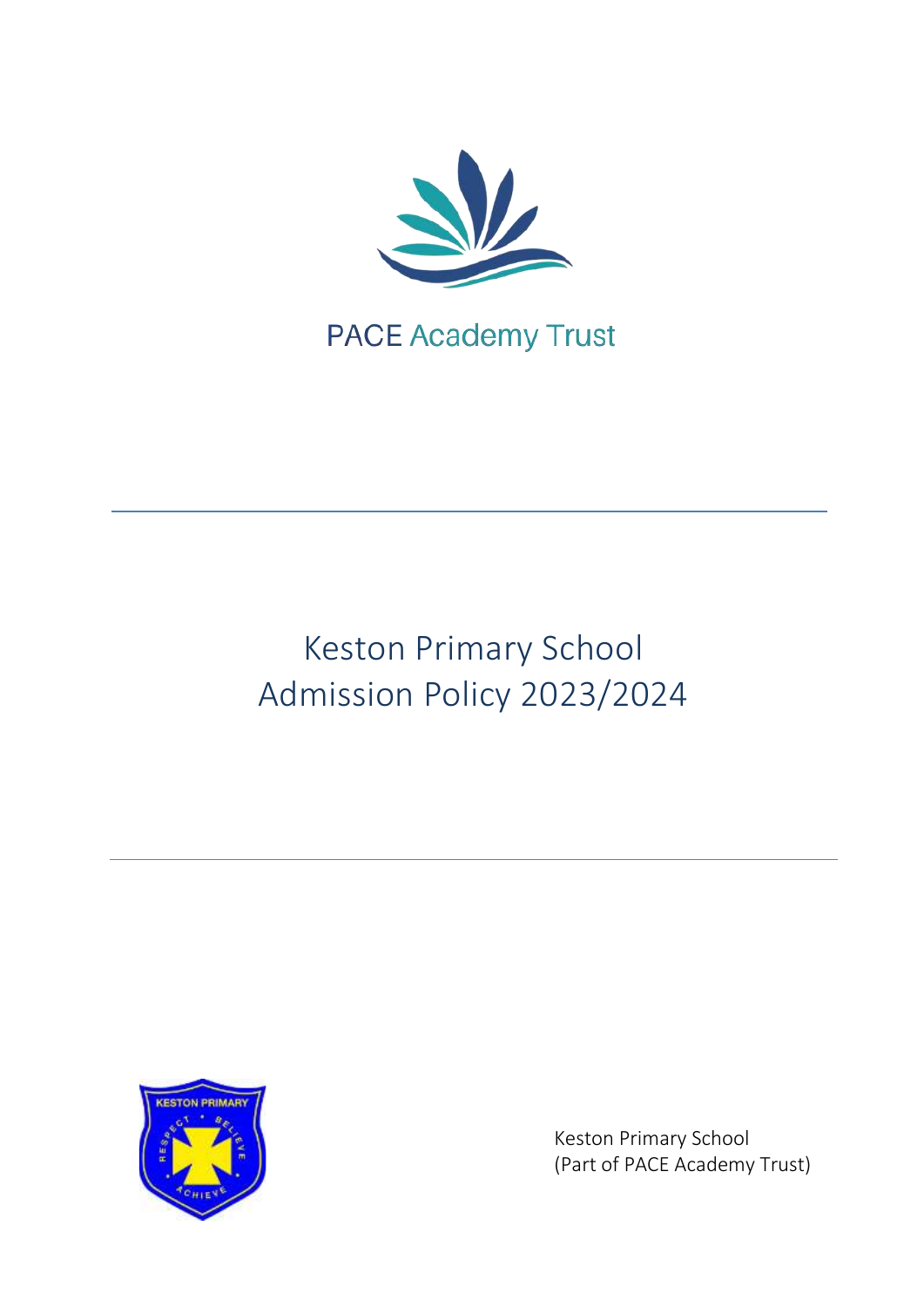**Document Control Table**

| <b>Document Title</b>    |                  | Keston Primary School Admission Policy for 2023/24  |                                                                                                                                                                                               |  |
|--------------------------|------------------|-----------------------------------------------------|-----------------------------------------------------------------------------------------------------------------------------------------------------------------------------------------------|--|
| Author                   |                  | T. Hewett                                           |                                                                                                                                                                                               |  |
| <b>Version number:</b>   |                  | V <sub>3</sub>                                      |                                                                                                                                                                                               |  |
| Date approved:           |                  | 9.12.21                                             |                                                                                                                                                                                               |  |
| Approved by:             |                  | PACE Academy Trust Strategic Board                  |                                                                                                                                                                                               |  |
| Date of next review      |                  | Autumn 2022 review for Admission Policy for 2024/25 |                                                                                                                                                                                               |  |
| <b>Document History:</b> |                  |                                                     |                                                                                                                                                                                               |  |
| <b>Version</b>           | Date             | <b>Author</b>                                       | <b>Note of revisions</b>                                                                                                                                                                      |  |
| V <sub>1</sub>           | October 2019     | <b>TH</b>                                           | Policy updated in line with changes made by Croydon Local<br>Authority                                                                                                                        |  |
| V <sub>2</sub>           | November 2020    | <b>ST</b>                                           | Policy updated in line with guidance from School Admissions<br>relating to UK departure from EU                                                                                               |  |
| V2.1                     | <b>July 2021</b> | <b>ST</b>                                           | Policy updated in line with changes to the 2021 School<br>Admissions Code. Changes made include equal priority for<br>'Internationally Adopted Previously Looked After Children'<br>(IAPLAC). |  |
| V <sub>3</sub>           | October 2021     | <b>ST</b>                                           | Policy updated in line with changes made by Croydon Local<br>Authority and Schools Admissions code (2021)                                                                                     |  |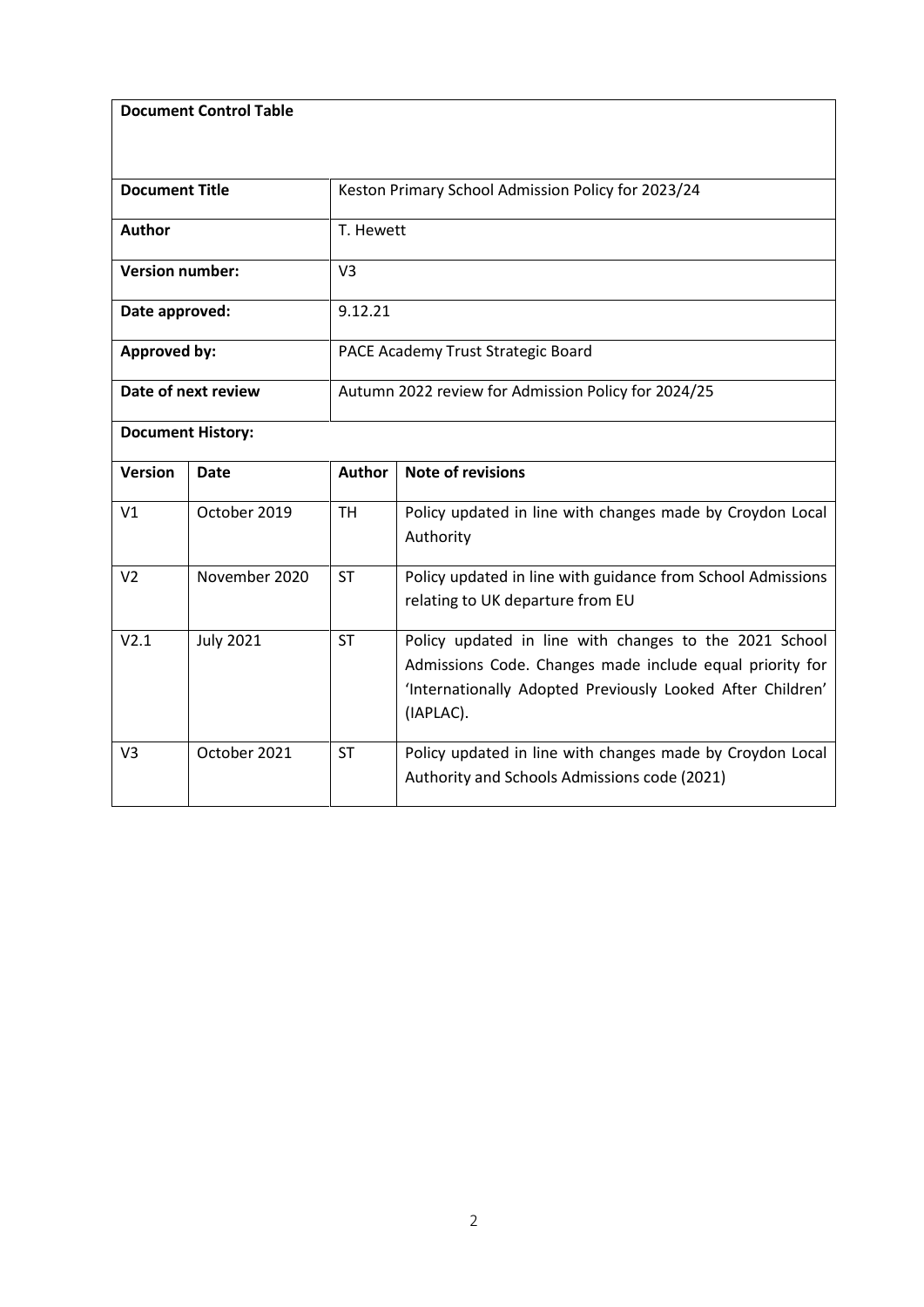# Keston Primary School

(part of PACE Academy Trust) Keston Primary Road, Coulsdon, Surrey, CR5 1HJ

| Tel:            | 01737 555 103                |
|-----------------|------------------------------|
| Email:          | office@keston.croydon.sch.uk |
| Website:        | www.kestonprimary.org.uk     |
| DfE Number:     | 306 2004                     |
| Head of School: | Helen Green                  |

Keston Primary School participates in the Pan-London Co-ordinated Admission Scheme. Please see Croydon's Pan London Scheme on the Council website for further details regarding applications, processing, offers, late applications, post-offer and waiting lists. This document sets out the admissions policy for Keston Primary School for entry in 2023.

The Admission Number for entry into Reception in 2023/2024 is 60.

# Supplementary Information Form

A supplementary information form is not required for this school.

# **Nursery**

**.** 

We have a 52 space nursery for 3/4 year old children which operates the 15 hour entitlement as a Monday to Friday term time morning session. Additional flexible afternoon Sessional Care is available for up to 32 children daily; this can be accessed through the 30-hour entitlement, childcare vouchers or paid session.

If you would like to apply for a place for your child in our nursery, please contact the school for further information.

# Admission criteria

Where the number of applications for Keston Primary School is higher than the published admission number, the following criteria will be applied in the order set out below to decide the allocation of places

Children with an Education, Health & Care Plan ( ${}^{1}$ EHCP) or statement of special educational needs that names this school will be admitted to the school before the admissions criteria are applied to all other applicants.

# 1. Looked-after children, and previously looked-after children (see Note 1).

2. Siblings: children with a brother or sister who will be in attendance at the school at the time of enrolment of the new pupil (see Note 2).

3. Exceptional Medical Needs: pupils with serious medical reasons for needing to attend Keston Primary School. For primary age pupils, a serious and continuing medical condition of a parent which would prevent them taking their child to school will also be relevant. Supporting evidence should set out particular reasons

 $1$  An Education, Health and Care plan (EHCP) are integrated support plans for children and young people with complex special needs and disabilities. The plan gives a detailed description of the range of difficulties a child is facing and the level and type of provision required to help the child make progress and achieve positive outcomes.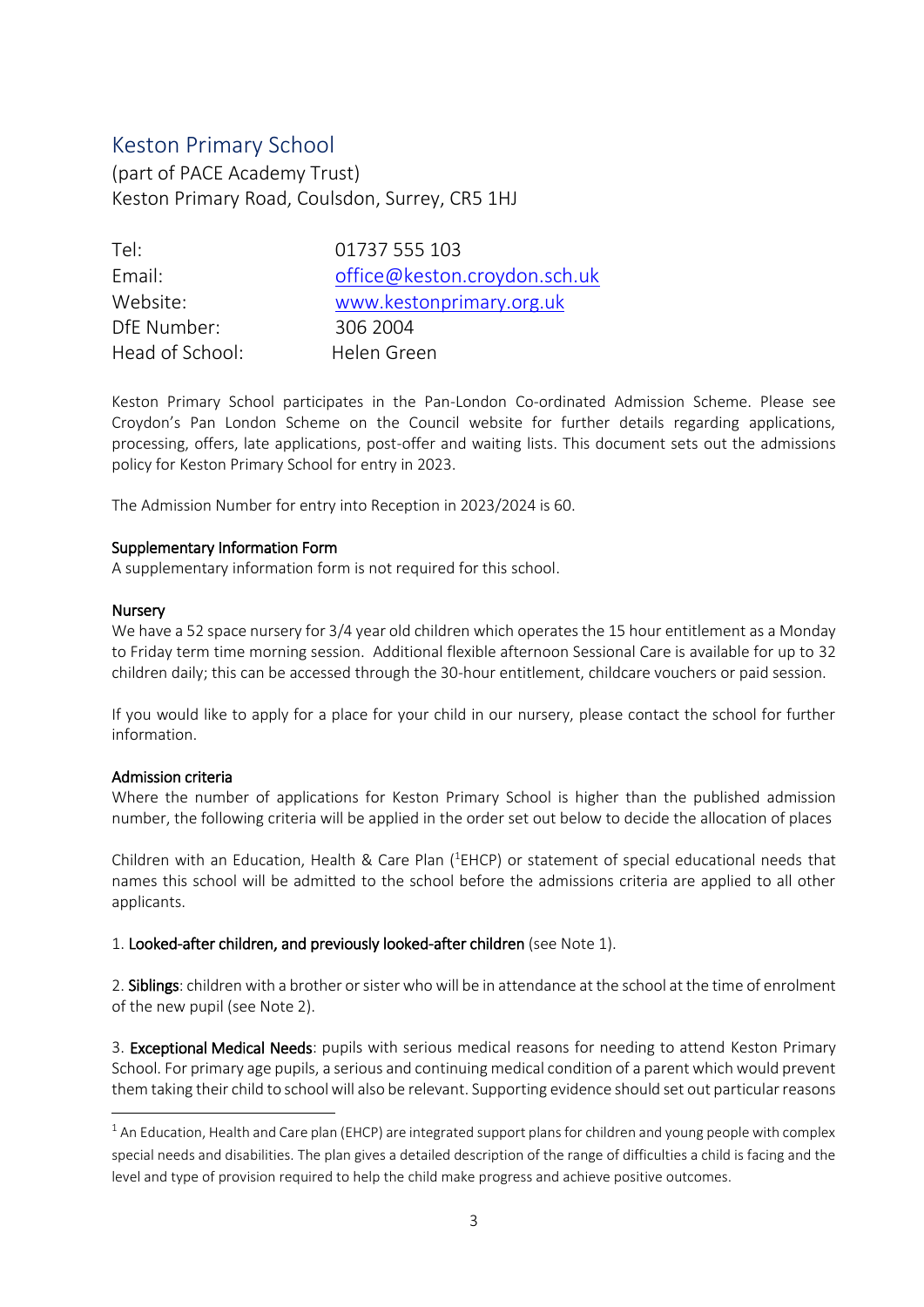why this school is the most suitable and the difficulties that would be caused if the child had to attend another school. The medical reasons must be verified by a GP or consultant and declared at the time of application if known at the time (see Note 3).

# 4. Children of teaching staff at the school:

a) where the teaching member of staff has been directly employed by the school for two or more years at the time at which the application for admission to the school is made, and/or

b) the teaching member of staff is recruited to fill a vacant post for which there is a demonstrable skill shortage. see Note 4)

5. Distance: priority will be given to pupils living nearest to the school as measured in a straight line (see Notes 5, Note 6 and Note 7).

# Tiebreaker

In the event that the number of applications for places exceeds the number of places available after application of the admissions criteria, distance will be used to decide between applications. Where distance is the same for two or more applications we will use random allocation, which will be independently verified.

# Note 1

Looked-after children are defined as children in public care at the date on which the application is made, and previously looked-after children. Previously looked-after children are children who were looked after, but ceased to be so because they were adopted or became subject to a child arrangement order or special guardianship order, immediately after being looked after. This will also include children who appear to have been in state care outside of England and ceased to be in state care as a result of being adopted (also known as internationally adopted previously looked after children (IAPLAC). If an application is made under the 'looked-after' criterion, it must be supported by a letter from the relevant local authority children's services department and/or relevant documents.

# Note 2

A sibling is defined as a brother or sister, half-brother or sister, step-brother or sister, foster-brother or sister or adopted brother or sister whose main residence is at the same address as the child for whom the school place application is being made.

Children with siblings allocated a place in Reception to start in September will be eligible for priority under the sibling criterion from 1 August each year when the local authority opens waiting lists for the new academic year.

In the case of in-year admissions, eligibility for sibling priority will apply at the time of an offer.

This criteria does not include siblings on the roll of the school's nursery class

# Note 3

Claims for priority of admission on exceptional medical grounds will not be considered if submitted after a decision on the original application has been made. The decision to prioritise children on exceptional medical grounds will be determined by the school, after considering all available evidence, including submissions from health and education professionals.

All schools have experience in dealing with children with a range of medical needs and all schools are required to make reasonable adjustments in order to do this. In a very few exceptional cases, however, there may be reasons why a child needs to attend a specific school and this could be due to the child's medical need or the medical condition of the parent or the main carer with responsibility for the child. Providing evidence does not guarantee that a child will be given priority at this school and in each case a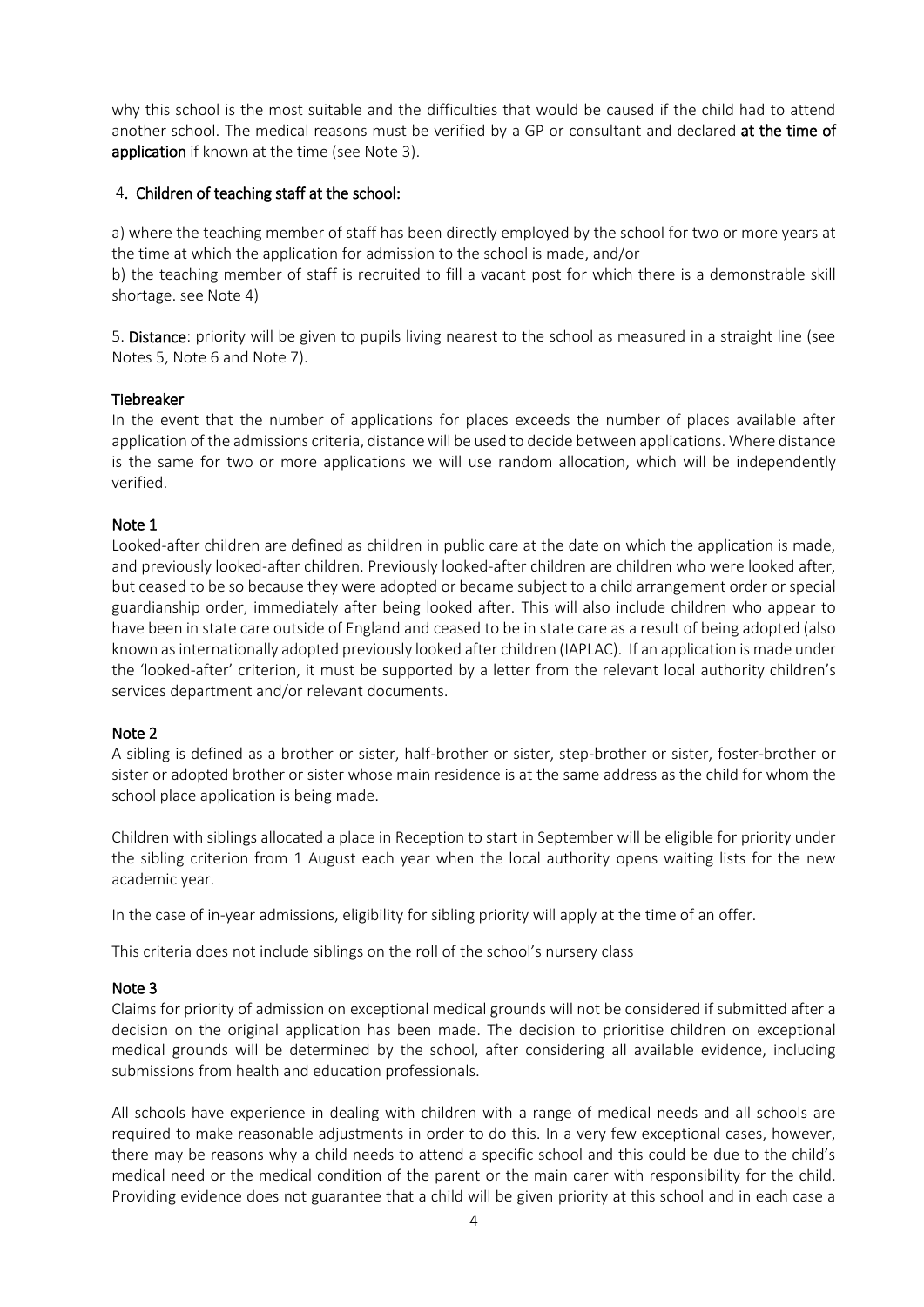decision will be made based on the merits of the case and whether the evidence demonstrates that a placement should be made at this school above any other.

If you feel there are exceptional reasons for your child to be considered for a priority placement at Keston, you must indicate this in the section provided in your application, giving reasons to support your case and complete the medical form, available on the school website.

All requests for priority consideration on exceptional medical grounds must be supported in writing by a doctor or consultant. It must be made clear in the professional support which school you are making a special case for, the reason why it is necessary for your child to attend this school in particular, and the difficulties it will cause for your child to attend another school.

It is for you to decide how to support your case and what documents to provide, but these must be submitted, together with the completed medical form and supporting statement by the GP/consultant by the closing date. The Admissions team is not responsible for chasing you to submit medical evidence or for contacting professionals for information about your case. Any decision will be based on documents you submit by the closing date.

The School's Admission Committee will decide whether an application for a place at Keston Primary is to be prioritised on exceptional medical grounds, in light of the medical evidence submitted by the parent for their child to attend this particular school. Claims for priority of admission on exceptional medical grounds submitted after a decision on the original application has been made will only be considered if the documents submitted were not readily available at the time of application or if they relate to a new medical condition. Any submission made after the initial application must be supported by details of how the circumstances have changed since the original application and by further professional evidence.

Under this criterion applicants who submit supporting information on medical grounds will not be advised whether their application is likely to be successful prior to the offer of places by the offer day.

If evidence is received after the closing date, it will not be taken into account until after places have been offered.

# Note 4

Children of teaching members of staff will have priority in the oversubscription criteria if the teaching staff member has been employed at the school for two or more years at the time at which the application for admission to the school is made, and/or if the teaching member of staff is recruited to fill a vacant post for which there is a demonstrable skill shortage.

# Note 5

'Home' is defined as the address where the child normally resides: Monday to Friday as their only or principal residence. Addresses involving child-minding (professional or relatives) are excluded. There have been occasions when parents/carers have tried to use false addresses to obtain a school place. To prevent this happening, Croydon Council undertakes checks using an address verification tool called Datatank. If after these checks have taken place, School Admissions cannot be satisfied that the address is the parent and child's normal place of residence, the parent/carer will be asked to provide further proof of their home address. In this instance two forms of address verification will be required: a solicitor's letter confirming completion of contract or a tenancy agreement along with a recent utility bill in the applicant's name.

Parents will be asked to provide documentary evidence to confirm an address and parental responsibility. The authority should be notified of changes of address immediately. Failure to do so could result in the child being denied a place at a preferred school.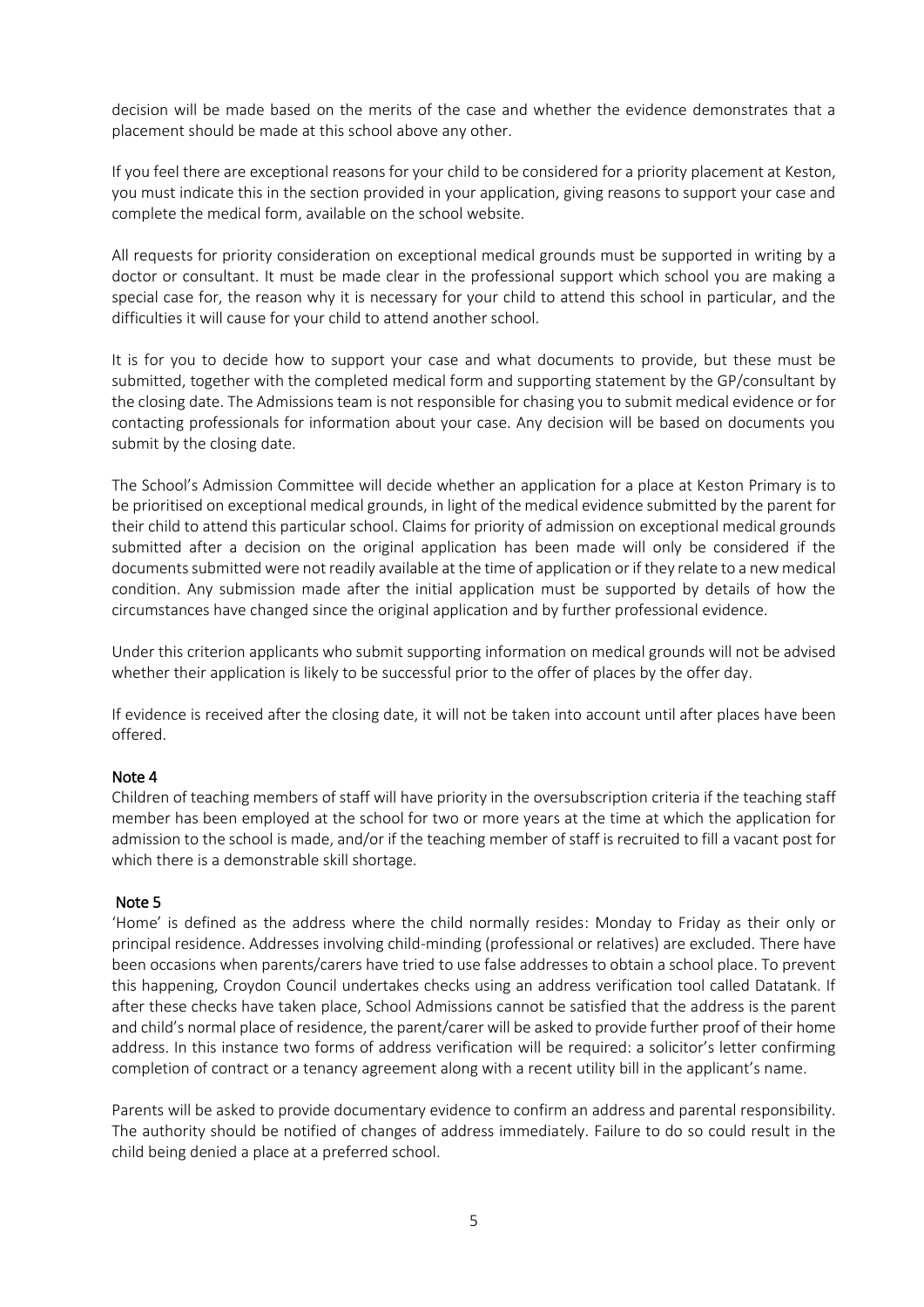The home address is where a child normally lives. Where a child lives with parents with shared parental responsibility, each for part of a week, the address where the child lives is determined using a joint declaration from the parents stating the pattern of residence. If a child's residence is split equally between both parents, then parents will be asked to determine which residential address should be used for the purpose of admission to school. If no joint declaration is received and the residence is split equally by the closing date for applications, the home address will be determined to be the address where the child is registered with the doctor. However, all evidence will be taken into account. If the residence is not split equally between both parents then the address used will be the address where the child spends the majority of the school week. In some cases, where distance is a relevant factor in admission decisions, a different address may be used if a family unit owns or has access to another property.

Shared Custody: It is expected that where there is shared parental responsibility for a child, parents will agree which parent has the main responsibility before completing their application form. Where parents are separated and share custody, the parent with whom the child spends most of the school week (which will be the address where child benefit is payable) should make the application. An application can only be made from a single address and only one application can be made for each child. If the parent making the application lives at a different address, a letter of explanation should be given and signed by both parents.

# The processing of overseas applications for admission to school within the normal admissions rounds (excluding Crown servants)

Applications from children overseas will be in accordance with relevant Immigration legislation and Home Office rules $2$ 

Children and families of overseas nationals entering the UK who wish to apply for a state funded school should check they have a [right of abode](https://www.gov.uk/right-of-abode) and that the conditions of any visa otherwise permit them to access education in a state funded school.

Applications with an overseas address can only be accepted for processing when Croydon Local Authority is satisfied that there is evidence of a link to an address in its area and that the child will be resident at that address on or before the date of admission (i.e. start of September). Such evidence must include:

- Booked travel tickets and
- End of leave/notice to tenants in Croydon property or
- Start of employment contract in the Croydon area or
- End of employment contract abroad

The overseas address will apply until such time as there is evidence of a child's return to the linked address. In the event that a family does not return to the linked address provided by the start of September, Croydon Local Authority will withdraw the application submitted and any offer made.

# Applications from Crown Servants

**.** 

For Crown servants returning from overseas to live in the local area, the admissions authority will allocate places in accordance with relevant DFE guidance and the School Admission Code. For further information, follow the link DFE guidance - [admissions of Crown servants](https://assets.publishing.service.gov.uk/government/uploads/system/uploads/attachment_data/file/461481/Admission_of_children_of_crown_servants.pdf) 

 $2$  Until 31 December 2020 all European Economic Area (EEA) and Swiss national children will continue to have the right under UK immigration law, to enter the country to access a school. Any EEA or Swiss national arriving in the UK by 31 December 2020 are eligible to apply to the EU settlement scheme, and where their application is successful, can continue to study in schools in England as they did prior to the UK departure from the EU. For more information, please visit <https://www.gov.uk/schools-admissions>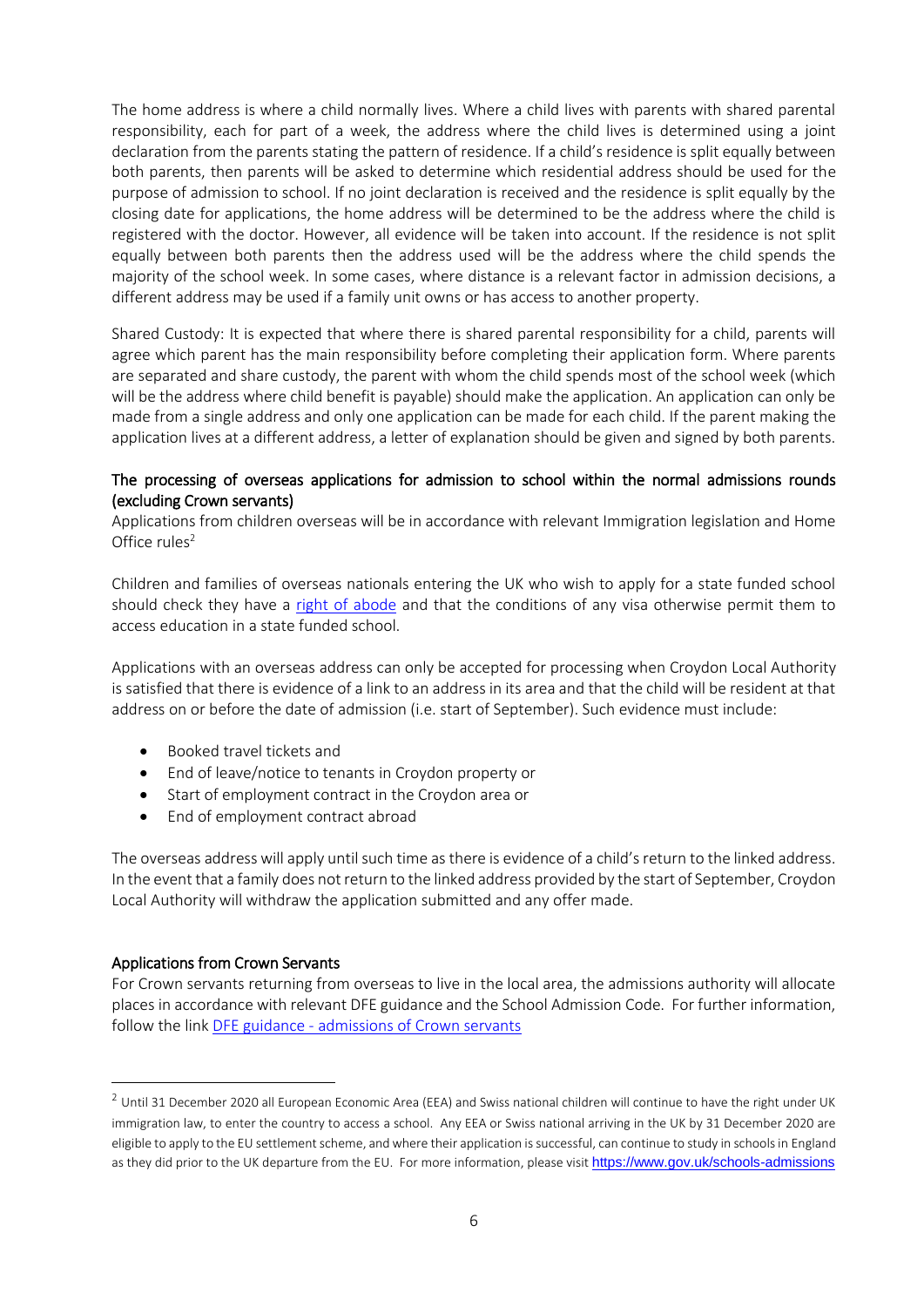Note  $6<sup>3</sup>$  Distance will be measured in a straight line from the child's main home to the designated entrance(s) of the school (main school gate) using the local authority's computerised measuring system (GIS) and geographical reference points as provided by the National Land and Property Gazetteer (NLPG). Those living closer to the school will receive higher priority. For shared properties – eg, flats the geographical references will determine the start point within the property boundaries to be used for distance calculation purposes.

# Note 7

Childminding arrangements cannot be taken into account when allocating a place.

#### Children attending the nursery class attached to the school

Attendance at our nursery does not entitle the child to automatic transfer to reception. If parents would like their child to be considered for admission to the school's reception class, they must complete the council's common application form (CAF) and name the school as one of the preferences. All applications are considered strictly in accordance with the school's admission criteria. Additionally, where priority in the admissions criteria is given to children with siblings at the school, this criterion does not include children with siblings in the nursery of the school.

#### Twins/triplets or other multiple births

If you are applying for twins, or children from a multiple birth, and there is only one place available at the school, legislation allows us to admit them all i.e. all siblings from a multiple birth. The government's School Admissions Code does state that infant classes must not contain more than 30 pupils with a single school teacher, but the code considers multiple births to be an 'exceptional circumstance' and they can be admitted in excess of the published admission number.

If you are applying for a place for more than one child as a result of multiple births, you must complete a separate form for each child.

#### Waiting Lists

**.** 

All waiting lists are managed in accordance with paragraph 2.15 of the School Admissions Code. Children who receive an offer at a lower preference school through the normal admission process (admission to Reception) will be automatically placed on the waiting list for higher preference schools. Please note it is your responsibility to inform the local authority if you do not want your child to be on the waiting list for a higher preference school. In the event that a place becomes available at one of your higher preference schools, the place offered at your lower preference school will automatically be withdrawn.

Waiting lists for Keston Primary for applicants who applied as part of the main admissions rounds are held for the first term (up to 31 December) in the reception year, and thereafter applicants are required to participate in the 'in year admissions process' by completing the local authority's in-year common application form (ICAF) if they wish to remain on the waiting list for the remainder of the school year.

<sup>&</sup>lt;sup>3</sup> Distance measurements can be obtained using various internet sources however these do not replicate the system used by Croydon Council. Additionally, the distance measurement which can be obtained from the Croydon website using the 'Find It' link on the home page will not always be identical to that of the measurement obtained using the Croydon school admissions measuring tool (known as GIS) as the 'Find It' link is set up to measure to a range of council facilities and is not set up to measure for school admission purposes. It also does not give measurements to three decimal points.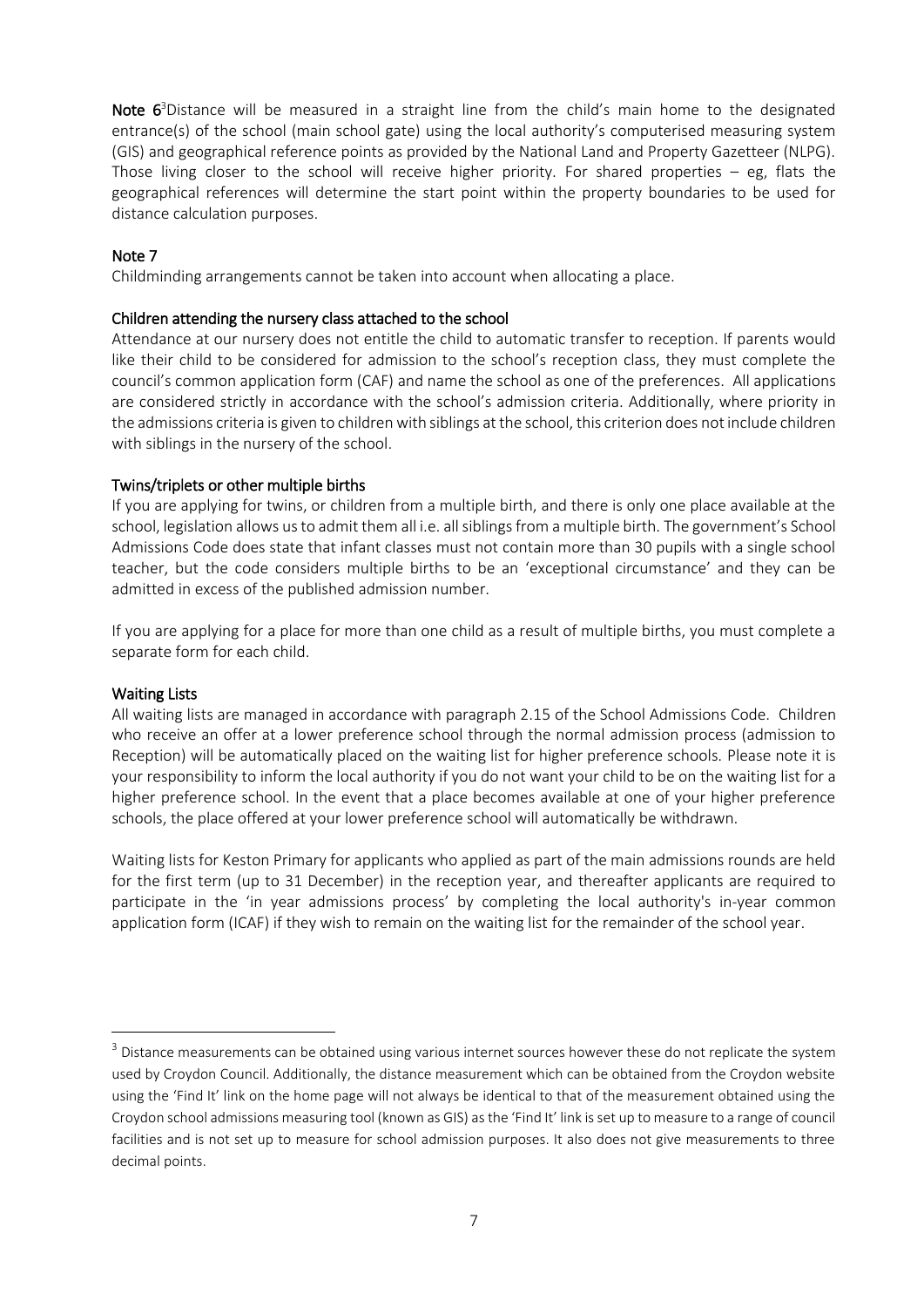Waiting lists for Keston Primary School are held by Croydon School Admissions. The In-year application form can be found at [https://www.croydon.gov.uk/education/schools-new/school-admissions/in-year](https://www.croydon.gov.uk/education/schools-new/school-admissions/in-year-admissions-primary)[admissions-primary](https://www.croydon.gov.uk/education/schools-new/school-admissions/in-year-admissions-primary)

# In- year applications

Parents should fully complete Croydon's online in-year application form, (iCAF, available at: [https://www.croydon.gov.uk/education/schools-new/school-admissions/in-year-admissions-primary.](https://www.croydon.gov.uk/education/schools-new/school-admissions/in-year-admissions-primary))

Croydon Admissions considers each application and, if a vacancy exists, makes an offer to the next child on the waiting list which is strictly in accordance with the school's published admission criteria. If you are offered a place at a school through the in-year admissions process, and you have also expressed a higher preference for another school or other schools, you will not be placed on the waiting list for your higher preference school/schools.

In year waiting lists are maintained for one academic year and applicants who have been unsuccessful for their preferred school and who wish to remain on the waiting list are required to re-apply for the following academic year.

# Admission of children below compulsory school age deferred entry to school

Children normally start full-time school at the beginning of the autumn term after they are four (e.g. they would join the reception class at the beginning of the 2023 Autumn term, when they had their fourth birthday on or between 1st September 2022 and 31st August 2023). Parents can defer the date their child is admitted to the school until later in the school year but not beyond the point at which they reach compulsory school age and not beyond the beginning of the final term of the school year for which the application was made. Parents can also take up a part-time place until later in the school year but not beyond the point at which they reach compulsory school age.

A child reaches compulsory school age the term after their fifth birthday. Therefore, if you are offered a reception class place at a school, you can opt to defer your child's start date, but they MUST start full time school following their fifth birthday by the dates given below:

- children born on or between 1 September and the end of December must start full time school by the beginning of the spring term in January
- children born from 1 January to the end of March must start full time school on 1 April
- children born from 1 April to the end of August must start school at the beginning of the autumn term in September.

The school's expectation is that a child born between 1 April and 31 August should start the Reception class at the beginning of the summer term at the latest. However, parents may choose that their child does not start school until the September (beginning of the autumn term) following their fifth birthday. Parents must note the place cannot be held open beyond the summer term, this will mean that as their child will be a year one pupil when they join, parents will need to apply for a year one school place, using the in-year application form.

# Admission of children outside their normal age group

Parents may request that their child is exceptionally admitted outside their age group. The admission authority of the school will decide whether or not the individual child's circumstances make this appropriate on educational grounds. The academy trust is the admission authority for the school.

It is the expectation of Keston Primary School that a child is educated alongside his/her age equivalent peers, in almost all cases. We would strongly advise that all children enter into their normal year group.